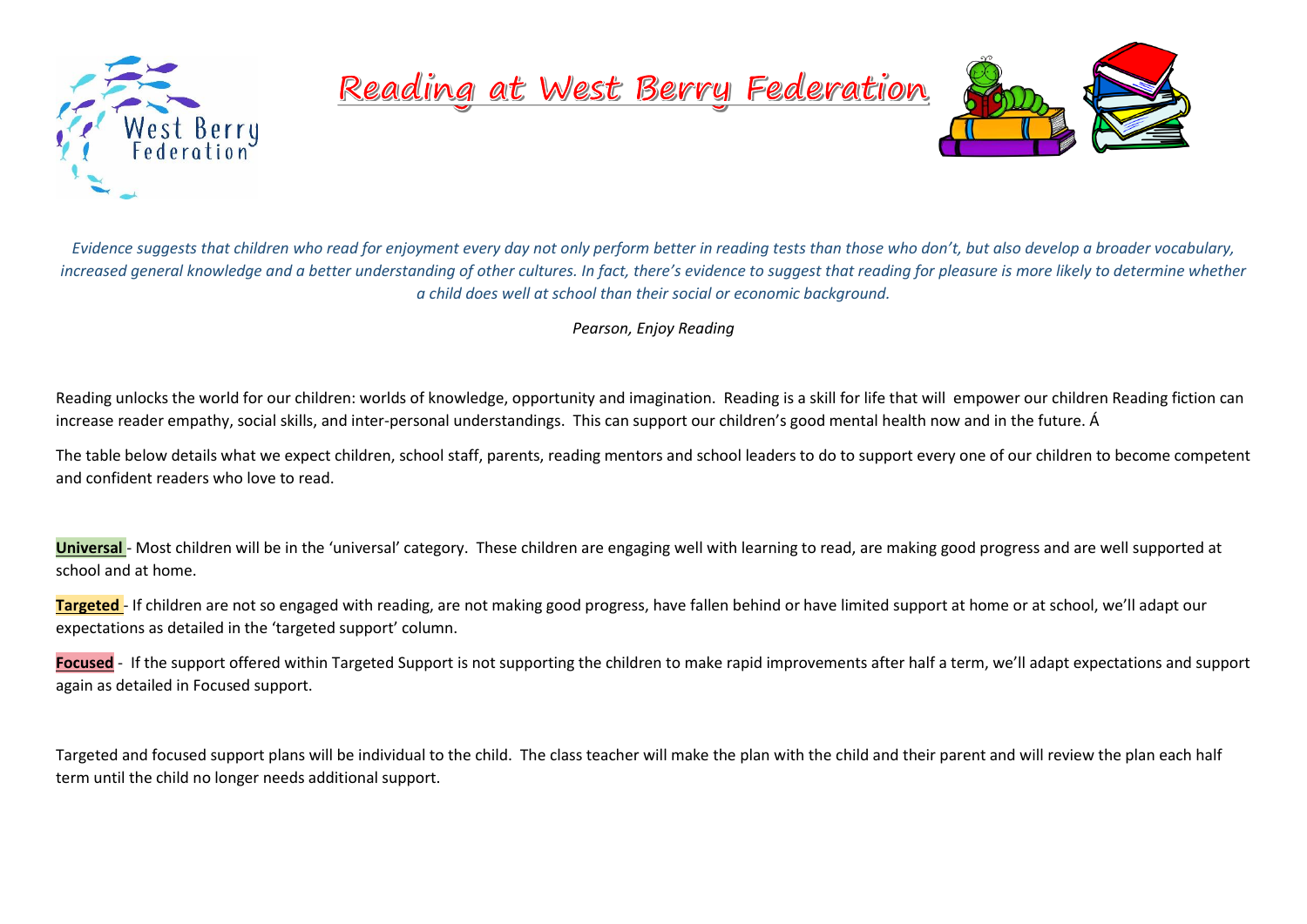|                | Universal                                                                                                                                                                                                                                                                                                                                                                                                                                                                                                                                                                                                                                                                                                                                                                                                                                                                                                                                                                    | <b>Targeted Support</b>                                                                                                                                                                                                                                                                                                                                                                                                                                                                                                                                                                                              | <b>Focused Support</b>                                                                                                                                                                                                                                                                                                                                                |
|----------------|------------------------------------------------------------------------------------------------------------------------------------------------------------------------------------------------------------------------------------------------------------------------------------------------------------------------------------------------------------------------------------------------------------------------------------------------------------------------------------------------------------------------------------------------------------------------------------------------------------------------------------------------------------------------------------------------------------------------------------------------------------------------------------------------------------------------------------------------------------------------------------------------------------------------------------------------------------------------------|----------------------------------------------------------------------------------------------------------------------------------------------------------------------------------------------------------------------------------------------------------------------------------------------------------------------------------------------------------------------------------------------------------------------------------------------------------------------------------------------------------------------------------------------------------------------------------------------------------------------|-----------------------------------------------------------------------------------------------------------------------------------------------------------------------------------------------------------------------------------------------------------------------------------------------------------------------------------------------------------------------|
|                |                                                                                                                                                                                                                                                                                                                                                                                                                                                                                                                                                                                                                                                                                                                                                                                                                                                                                                                                                                              | added to.                                                                                                                                                                                                                                                                                                                                                                                                                                                                                                                                                                                                            | The class teacher will make an individual plan for each child who needs targeted or focused support in reading. The<br>examples below show how expectations and support might be adjusted. Teachers should highlight statements to show<br>which are appropriate for each plan and discuss with the child and their parents. This is not a definitive list and can be |
| Children will: | Take good care of your reading books and<br>reading record book/planner.<br>Talk to a grown-up at home or school if you<br>can't find a book that you enjoy or think that<br>what you are reading is too easy or too hard<br>(you should be able to easily read about 19 out<br>of every 20 words without too much trouble)<br>Read for at least 15 mins at least 5 times a<br>week. (You should read to an adult during<br>these sessions until you are a confident 'free<br>reader'. Confident free readers may read<br>independently for up to 3 of these sessions)<br>Fill in or ask a grown-up to fill in your reading<br>record/planner each time you read and ask a<br>parent to sign your reading record/planner<br>each week<br>Bring your reading book and reading<br>record/planner to school every day<br>Take your reading book and<br>reading<br>record/planner home every day<br>Choose your Desert Island Book and present<br>this to your class when asked. | As Universal and<br>Focus on improving reading as a priority.<br>$\bullet$<br>Read books recommended/chosen with a<br>$\bullet$<br>teacher to make sure you are making the best<br>use of your reading practice time.<br>Ask a grown-up to sign your reading<br>$\bullet$<br>record/planner each time you read.<br>Visit a library or bookshop and explore books<br>$\bullet$<br>that you might like to read.<br>Read to an adult who can support you to improve<br>$\bullet$<br>your reading at least 5 times a week for a least<br>15mins.<br>Continue<br>reading practice during school<br>$\bullet$<br>holidays. | As Universal and Focused support and<br>Focus on improving your reading as an urgent<br>$\bullet$<br>priority.<br>Talk to parents about adjusting other out of school<br>commitments to ensure that you have enough time<br>to practice reading.<br>Visit a library regularly during the school holiday to<br>help you to remain focused on improving your<br>reading |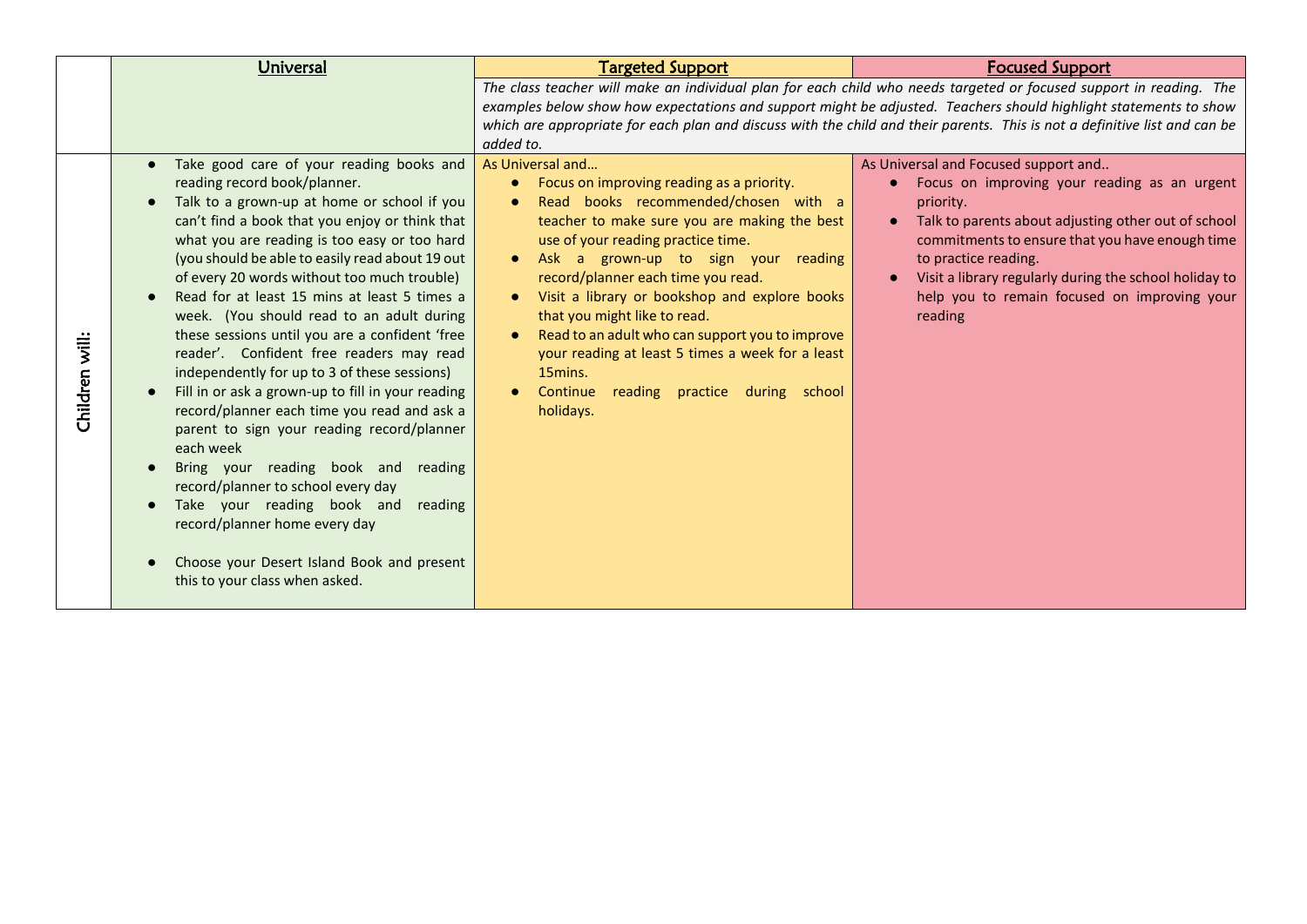| staff will:<br>Class based | Check that you are reading regularly and that<br>your grown- up has signed your reading<br>record/planner.<br>Make sure you are reading a book at the<br>correct level at least once per half term.<br>Hear you read or talk about what you are<br>reading at least once every two weeks.<br>Support you to find books that you'll enjoy<br>reading if you ask them to.<br>Help you to develop your reading skills<br>through reading lessons<br>Invite you to share your Desert Island Book<br>selection.<br>Talk to your grown-ups at home if they are<br>concerned about your reading ability or if you<br>aren't reading enough.<br>details<br>Share<br>about<br>your<br>reading<br>achievements and progress with school<br>leaders.<br>Plan more support for you if needed.<br>$\bullet$<br>Read to the class each day. | As Universal and<br>• Hear you read once a day.<br>Check your reading record/planner daily and<br>$\bullet$<br>encourage to read regularly at home.<br>Find additional opportunities for you to read or<br>$\bullet$<br>be supported to read.<br>Choose your reading books with you<br>Talk to your parents about health checks and any<br>barriers stopping you from reading well.<br>Check your phonic knowledge and plan catch up<br>sessions if needed.<br><b>Consider Talk Boost assessment and intervention</b><br>if needed.<br>Identify your individual needs in planning for<br>reading lessons. | As Universal and Focused support and<br>• Hear you read individually at least once per day.<br>Talk to your parent at least once every 2 weeks<br>about how your reading is coming on.<br>Discuss your needs with our SENDCo.                                                                          |
|----------------------------|-------------------------------------------------------------------------------------------------------------------------------------------------------------------------------------------------------------------------------------------------------------------------------------------------------------------------------------------------------------------------------------------------------------------------------------------------------------------------------------------------------------------------------------------------------------------------------------------------------------------------------------------------------------------------------------------------------------------------------------------------------------------------------------------------------------------------------|-----------------------------------------------------------------------------------------------------------------------------------------------------------------------------------------------------------------------------------------------------------------------------------------------------------------------------------------------------------------------------------------------------------------------------------------------------------------------------------------------------------------------------------------------------------------------------------------------------------|--------------------------------------------------------------------------------------------------------------------------------------------------------------------------------------------------------------------------------------------------------------------------------------------------------|
| Parents will               | Make sure a grown-up support you to read at<br>$\bullet$<br>home.<br>Make sure you have a suitable place to read<br>that is quiet and free from distractions.<br>Help you to take good care of books and<br>remember your book and<br>reading<br>record/planner each day.<br>Encourage you to read for pleasure.<br>Sign your reading record/planner at least<br>weekly. Add any comments that might be<br>useful - remark and remarkable.<br>Talk to your teacher if they want advice about<br>how to support your reading at home or are<br>concerned about your reading.                                                                                                                                                                                                                                                   | As Universal and<br>Hear you read at least 5 times a week for at least<br>$\bullet$<br>15 mins during term time and during the school<br>holidays.<br>Ensure that you have had a recent check up with<br>$\bullet$<br>the optician (children should have a eye check-<br>up every year)<br>Ensure that you are able to hear clearly<br>Focus on supporting you to improve your reading<br>$\bullet$<br>as a priority.<br>Identify adults at home who can help you with<br>your reading.<br>Take part in school training<br>Show you the value of reading                                                  | As Universal and Focused support and<br>Focus on supporting you to improve your reading<br>$\bullet$<br>as an urgent priority.<br>Make sure you have the time you need to read and<br>make changes to the families plans if needed.<br>Meet with a member of staff for bespoke support<br>and training |